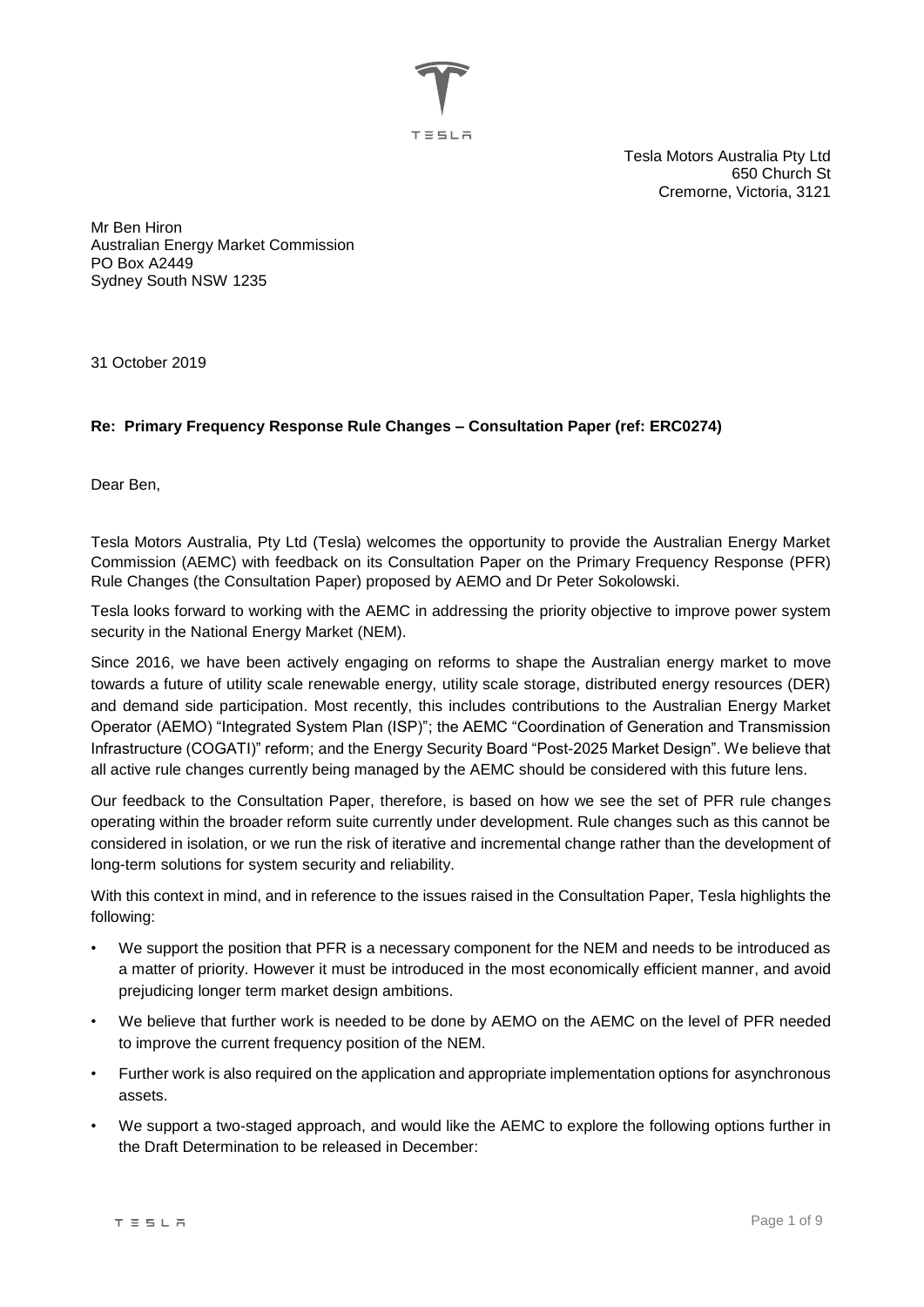- o **Short term (implemented prior to summer 2020/21):** explore mechanisms that can be introduced prior to next summer without mandating primary frequency response across the entire fleet of scheduled and semi-scheduled assets. The AEMC should look at 1. options for bilateral contracts – including contracts for assets with different response capabilities; and/or 2. Mandating response for a subset of the fleet commensurate with the PFR needs of the NEM – such as synchronous generation.
- o **Long term (considered in parallel for later deployment)**: develop a market-based approach as a more efficient long-term solution. Creating the appropriate incentive structures for future services will be critical for the transition of the Australian energy market over the next decades - particularly as large synchronous generation plant retires.
- Maintaining a secure system in the face of any complex disturbance should be addressed through a complementary combination of PFR with existing contingency and regulation FCAS markets – services which are not mutually exclusive and should be designed to work together.
- Geographical diversity of power system security services should be introduced immediately as a matter of principle (i.e. inertia and FCAS allocated and procured regionally).
- The PFR dead-band should be based on that proposed by Dr Peter Sokolowski in his rule change.

Additional detail relating to each of these points is included in the response following. For more information on any of the information included in this submission please contact Dev Tayal [\(atayal@tesla.com\)](mailto:atayal@tesla.com) or Emma Fagan [\(efagan@tesla.com\)](mailto:efagan@tesla.com).

Kind regards Mark Twidell

Kind regards

Mark Twidell Australia Director – Energy Products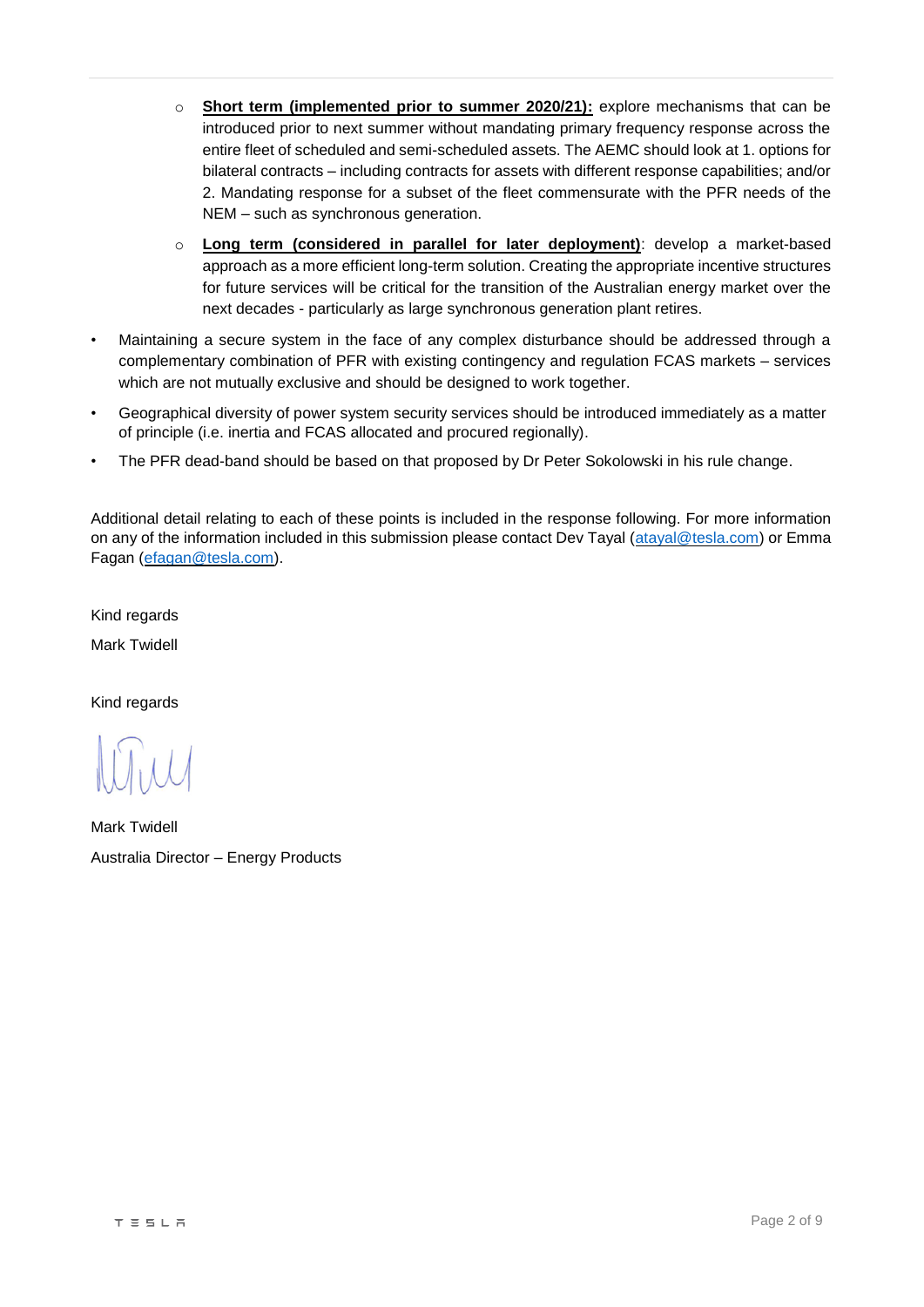### **Tesla supports revising the frequency control mechanisms to improve power system security in the NEM**

Tesla agrees that there are deficiencies in existing market ancillary service arrangements and notes the evidence that AEMO's AGC system is struggling to efficiently control power system frequency. We also note that the situation will only continue to worsen as the generation mix changes going forward. We strongly support the efforts of AEMO and the AEMC to reduce variability in the normal operating band of frequency, which will result in positive outcomes for the industry as a whole – flowing through to customers.

During the Frequency Control Frameworks Review, AEMO advised that there was no immediate need to implement regulatory change to address the deterioration in frequency and that current regulatory tools were adequate to manage frequency performance. Given the rapid transformation occurring (and noting the 25 August separation event that highlighted the significance and immediacy of NEM-wide impacts), it seems this is no longer the case, and new regulatory arrangements to explore appropriate frequency control mechanisms must be expedited to keep pace with the system transformation that will only continue to accelerate.

# **Tesla supports further work done by AEMO and the AEMC to determine the actual PFR requirements of the NEM, and the impacts of the rule change on asynchronous assets**

Tesla supports more detail being included in the Draft Determination regarding the level of PFR actually required in the NEM and outlining what the immediacy of the problem requires. High level comparisons with comparable markets in other jurisdictions suggest procurement levels for PFR are much lower than the overall size of the market. By principle, these levels become even lower as the provision of PFR increases in quality (e.g. millisecond as opposed to 10 second response). Once the required level of PFR is determined, industry will then have a much clearer idea of the best long-term mechanism for providing PFR in the NEM.

We also believe that a better understanding the PFR requirements of the NEM will enable a short-term solution that is more economically efficient than mandating PFR across the entire fleet of scheduled and semischeduled assets. Finding the balance between whole-of-system solutions that can be implemented quickly, in a way that does not impact on incentives structures for new technologies and replacement capacity, will be critical.

It would be beneficial to assess how a small number of generators providing quality PFR (fast response and high accuracy) that is also geographically dispersed, compares against the proposal for broad-based provision from a generating fleet with lower quality PFR. It would also be beneficial to assess the capability and impacts for the asynchronous fleet in providing PFR.

#### What are the costs associated with the proposed rule change?

It is not clear what the additional costs are for the broad-based approach. In addition, AEMO has proposed compensating any capital expenditure required for existing generators to modify their plant in order to comply with mandatory PFR.

It would be good for the AEMC to expand on the following in the Draft Determination:

- How do the capital costs associated with mandatory response compare the ability of a much smaller fleet of PFR assets providing rapid and accurate response (e.g. through a direct contracting model)?
- What are the impacts on other markets particularly regulation and contingency frequency markets, and what impact will that have on creating the right market signals for new build capacity – in line with ISP projections?
- What are the costs of compensation expected from AEMO?
- What are the impacts of any reallocation of causer pays liabilities across different market participants?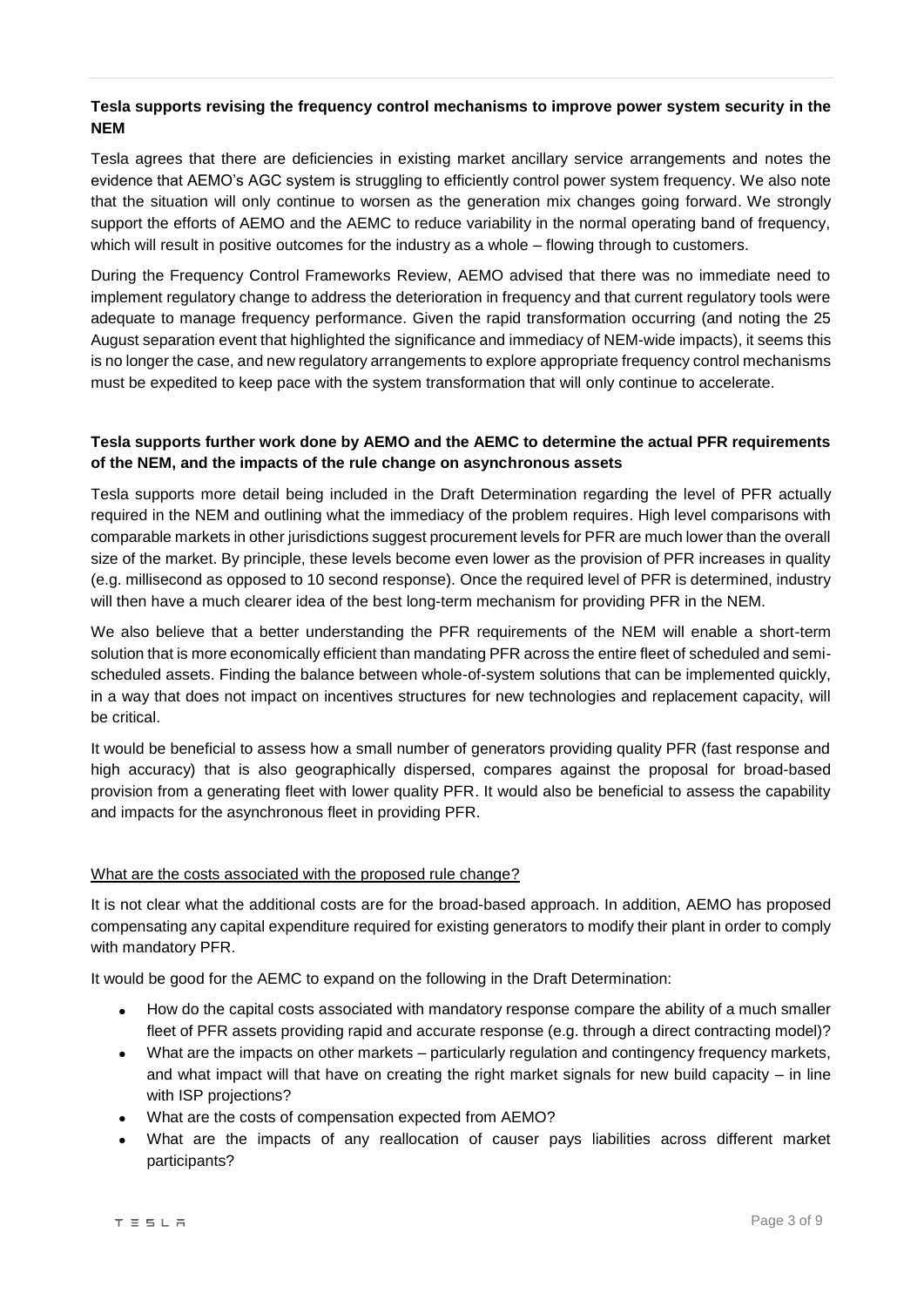If mandatory PFR settings for semi-scheduled assets are introduced in a different time-frame to the removal of disincentives rule change. What is the impact on wind and solar farm output and revenues?

If more frequency response capability is mandated than is required, there is a concern that any ancillary markets for frequency control services (whether contingency, regulation or future markets) will not serve to signal the value of the service or to appropriately incentivise investment. This would also go against broader AEMC efforts to improve price formation in wholesale markets. Without a market for PFR, the cost of frequency response would remain hidden.

To meet the short term system security needs whilst also ensuring the NEO is satisfied, it will be important to thoroughly assess whether alternative options can provide sufficient levels of PFR to maintain frequency across the NEM in the most cost-effective manner.

Tesla points to the UK's introduction of an 'Enhanced Frequency Response' service (through direct contracting), with National Grid citing significant economic benefits and operating a procurement level of only 200MW – which can be largely satisfied by fast responding inverter based technologies competing on price. The AEMC could build on this model (and avoid incentivising single-use, short-duration assets), by also allowing service stacking - with tenders for PFR requiring: high response accuracy; fast response (e.g. <500ms); and complementary service provision (e.g. availability in other FCAS markets).

### **Tesla supports a two-stage solution with a longer-term focus on introducing a market based PFR mechanism.**

As per Tesla's response to the AEMC Frequency Control Frameworks Review (FCFR) Draft Report in April 2018, Tesla supports the development of a PFR market. Creating the right incentive structures will be critical to ensuring that appropriate flexible and responsible capacity is built to replace the existing synchronous fleet as it closes over the next 10 - 15 years.

Given the criticality of PFR and the need for rapid action, Tesla would like to see the AEMC further develop a two stage approach, with more information provided on both alternative short-term options, and a future market based mechanism, in the Draft Determination. Specifically we would like to see more information on the following:

- 1. **Short-term:** Alternative PFR mechanisms that can be delivered by next summer, specifically 1. A bilateral contracting mechanism to procure appropriate levels of PFR; and/or 2. Mandatory requirements for a subset of the fleet (synchronous generation) – such as synchronous assets. This solutions would both be a short term as an alternative to mandatory settings across all scheduled and semi-scheduled generators.
- 2. **Long-term:** Long-term transition to a market-based approach with work done to define the market needs and structure the mechanism to support this.

From a first principles perspective, we would like to see a short-term solution implemented that can best enable the transition to a market based PFR mechanism. We need more detail included in the Draft Determination to best support this decision.

A contracting mechanism is consistent with the majority of countries that currently have a form of a primary frequency response mechanisms – whereby they pay for services (either through direct bi-lateral contracts, or through markets). This ensures efficiency of PFR provision is maintained across both pricing and quantity outcomes. Different contract specifications could also be designed to ensure an appropriate mix of fast and slow start technologies to ensure adequate PFR levels.

As an alternative, the FCFR Final Report recommended a replicating the Tasmania trial of PFR in the mainland. This solution could be further explored, with a view to mandating PFR settings for a subset of the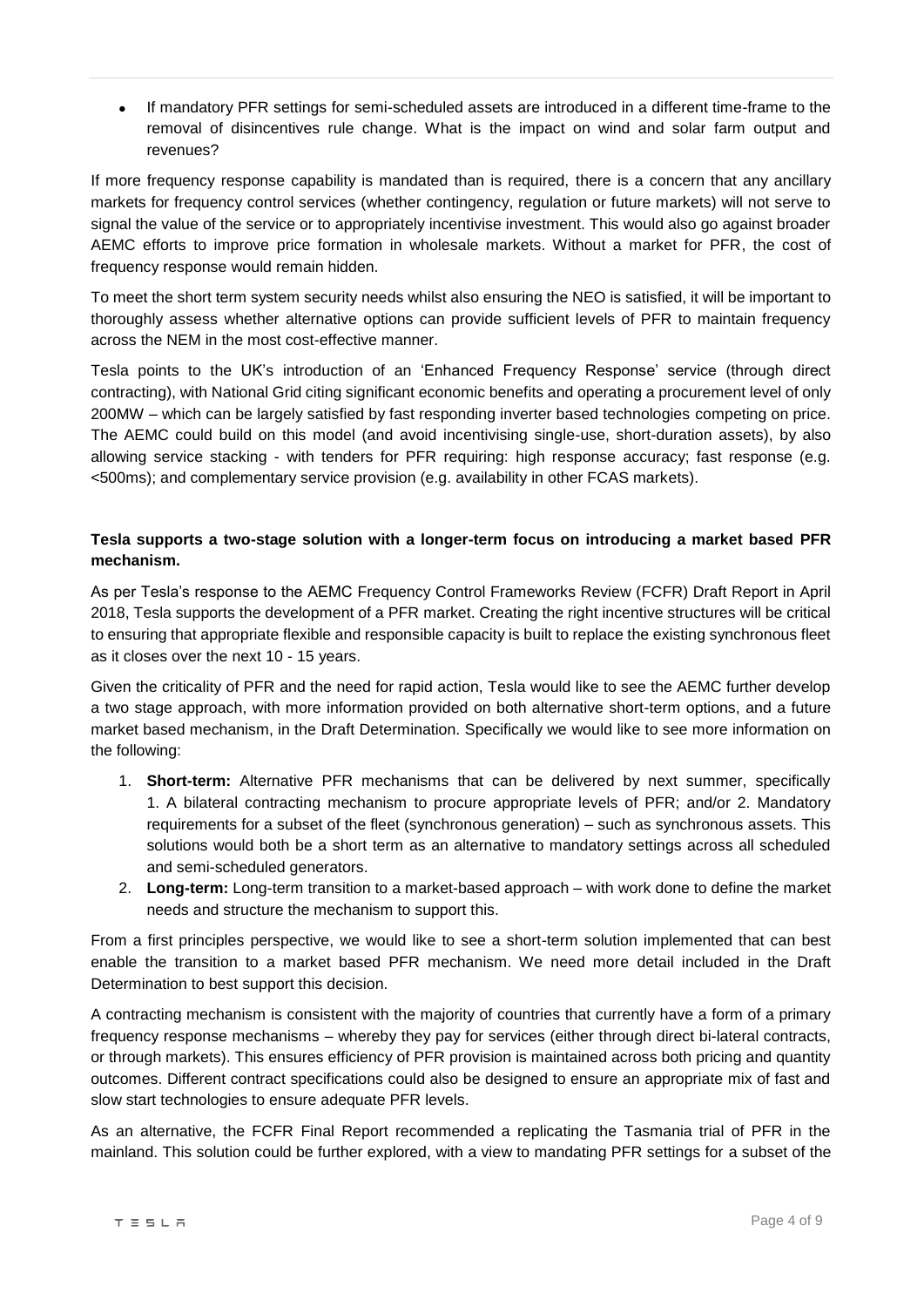NEM generation fleet (the synchronous fleet) only on a trial or longer-term basis. This would then support the transition to a functional market mechanism.

Longer term, the use of market mechanisms to procure primary frequency response will enable fair competition between all technology types that are capable of providing this service. Markets for frequency response would support resource efficiency, price formation and additional value streams for resources, and comparable treatment between new and existing resources. This aligns with AEMO's recommendations in the 25 August separation event report, which proposed that early design and assessment be submitted to the AEMC in parallel with immediate PFR changes (Q3 2019); ahead of a detailed solution and implementation process to be completed by mid-2020. Even if these initial timeframes can no longer be met, the design and implementation framework for the preferred market-based approaches should be further explored as part of this rule change process, alongside a commitment to expedite implementation timeframes.

As noted by the AEMC in the FCFR Issues Paper<sup>1</sup> released November 2017, the provision of PFR is common across a number of international jurisdictions. Mechanisms for primary frequency control trend towards market based solutions, or a combination of market based solutions and mandatory paid or unpaid solutions in all jurisdictions that were considered by the AEMC. Of the 12 jurisdictions considered, only Spain requires mandatory, unpaid PFR from market participants.

Removing disincentives and/or creating positive incentives (via causer pays avoidance) is not likely to provide adequate commercial drivers to incentivise new flexible plant to enter the market. As noted above, it may also be worth the AEMC exploring how remaining causer pays liabilities become allocated through the market should all major generation assets qualify for causer pays exemptions by providing PFR. If the understanding is that the majority of these costs will transfer to market customers, it is worth exploring the impact of these costs and efficiency of this approach should they be passed through to end-consumers.

Mandating requirements across the entire fleet of scheduled and semi-scheduled assets, even as an interim solution, risks stymieing investment and prejudicing market design decisions in the longer term – reducing the investment case for new technologies in the meantime. It would also create the unintended consequence of introducing additional barriers in moving to a market model. For example, it is not clear how the AEMC would be able to justify moving away from a mandated PFR to a market based approach without either lowering frequency stability and introducing system security risk; or introducing additional transitional costs in the market (i.e. paying for a service that has previously been required to be provided for free) – even if there is consensus that alternative mechanisms are more economically efficient.

#### **Complementary frequency control measures**

Tesla supports the position that markets for fast, slow and delayed ancillary services will (at a minimum) remain to guarantee capacity reserves in the event of a contingency.

Ahead of any quantitative assessments of the NEM's PFR requirements being presented, and based on precedents set by other markets, the expectation is that only minimal amounts of PFR is required relative to the procured quantities of existing FCAS. This suggests mandating a significant portion of the NEM's generation fleet to provide PFR would over-correct and lead to unnecessary flow on impacts to existing FCAS mechanisms.

The introduction of PFR needs to be part of a broader suite of rule changes as contemplated in the FCFR and in this Consultation Paper, specifically:

- Jurisdictional contingency FCAS procurement
- Fast frequency response (FFR)
- Performance based regulation FCAS payments

<sup>1</sup> [https://www.aemc.gov.au/sites/default/files/2018-03/Issues%20paper\\_0.pdf](https://www.aemc.gov.au/sites/default/files/2018-03/Issues%20paper_0.pdf)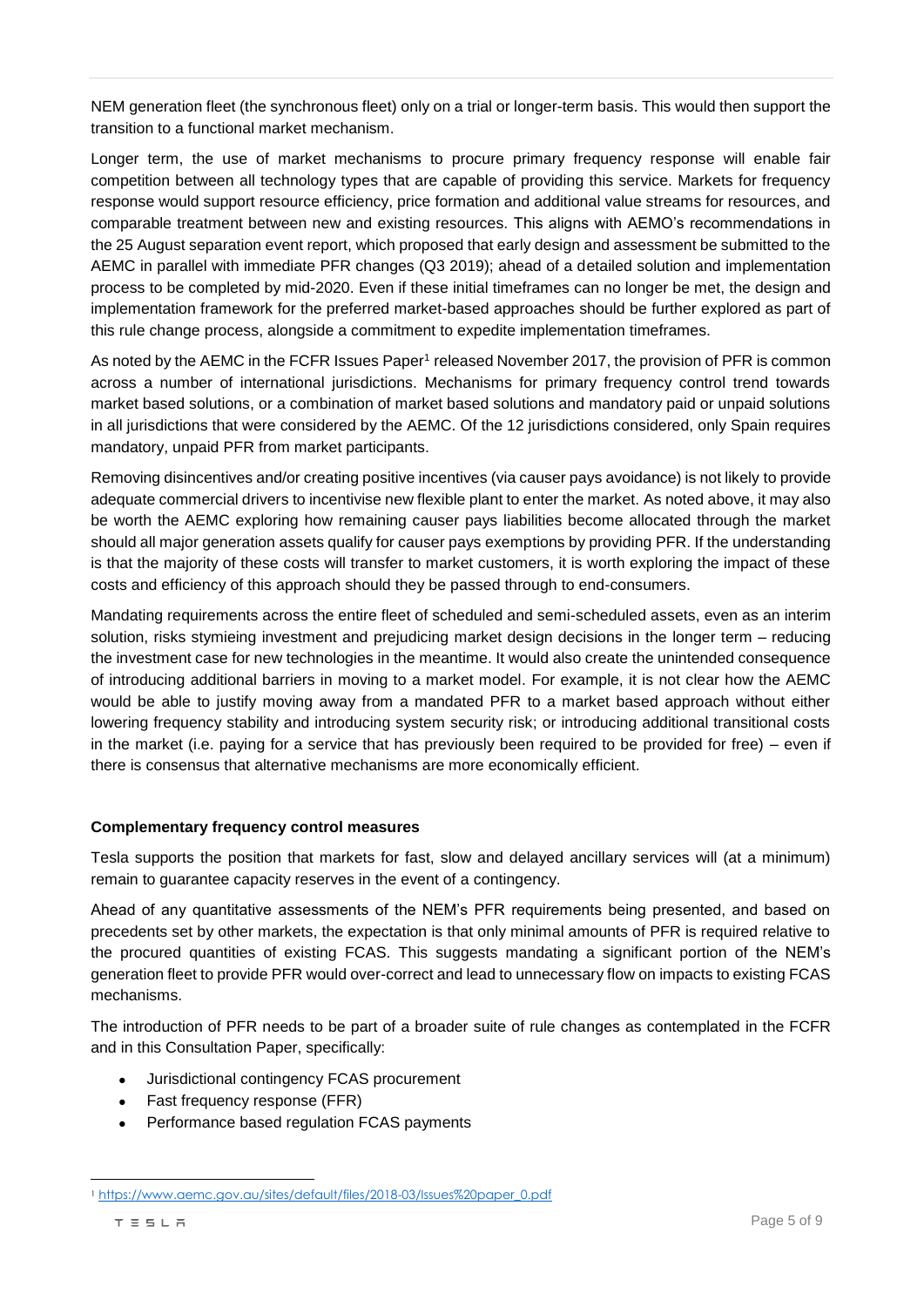There is broad consensus that fast response frequency control can be valuable, particularly following a large disturbance, or when the power system is operating with low inertia.

The viability of a 'deviation pricing mechanism' could be explored to efficiently value the provision of regulation frequency services under normal operation, progressively ramping up the \$/MWh price offered as the level of deviation increases. This could also operate as an extension to existing causer pays processes - i.e. ensure positive contribution factors become recognised, rewarded and paid from charges levied on participants that negatively impact system frequency.

A related primary regulating response could be facilitated through the creation of a new market (so as not to compete with services offered under existing regulation FCAS) and similarly introduce positive factors or incentive payments for quality performance. Ultimately this performance-based pricing mechanism should be extended to all services – frequency, inertia, FFR etc. This will mean that generators able and willing to provide a frequency response at a lower cost will set their dead bands at a narrower range and will therefore be the first to respond to any deviations in frequency.

Similarly, managing poor performance could be explored through the introduction of performance standards. For example, requiring resources to meet minimum accuracy factors in order to maintain full payments and ultimately prevent the most in-accurate responders from being eligible for service provision.

Enhanced granularity in the procurement of frequency services would also highlight the true value of frequency response and avoid a situation where out of market actions to ensure system reliability further obscure the costs of service. This aligns with findings from AEMO's 25 August separation report that recommended investigating whether a minimum regional FCAS requirement may be justified, as also highlighted in the Consultation Paper (pg 35): "*Considering the regional allocation of contingency FCAS to ensure geographical diversity of market procured PFR*" and in AEMO's rule change request.

A precedent for regionally based procurement has already been set by inertia requirements – where the 'Managing the rate of change of frequency' rule change published in September 2017 introduced the requirement for AEMO to maintain minimum levels of inertia throughout different regions of the NEM. Upon AEMO declaring an inertia shortfall in a NEM region, TNSPs must procure inertia network services through the construction and operation of synchronous condensers or entering into service agreements with synchronous plant.

#### **Benefits of fast responding technologies**

Dr Undrill's recommendation that "*deadbands and droop settings should be as uniform as possible across the fleet in the interest of equitable contribution to PFR*" fails to recognise the spectrum of service provision that can be obtained across different technology types, such as the 'premium' service provided by HPR:

- "*HPR's Fast Frequency Response provides a premium Contingency FCAS service on the NEM with the speed and accuracy of its response. Modelling demonstrates its potential to provide significant support to arrest falling frequency due to contingency events which, in some cases will avoid or reduce the activation of load shedding*" 2
- HPR currently provides Fast Frequency Response while participating in all six of the existing Contingency FCAS markets. It provides a premium service in this market through its fast response time of approximately 100ms, as compared to the minimum required 6 second response under existing Contingency FCAS markets. This premium service supports a reduced Rate of Change of Frequency and total deviation in frequency during contingency events. However, HPR's high response capability is not recognised or rewarded differently to the slower services provided by conventional generation.

 $\overline{a}$ 

<sup>2</sup> Aurecon - Hornsdale Power Reserve, Year 1 Technical and Market Impact Case Study – Available at: https://www.aurecongroup.com/markets/energy/hornsdale-power-reserve-impact-study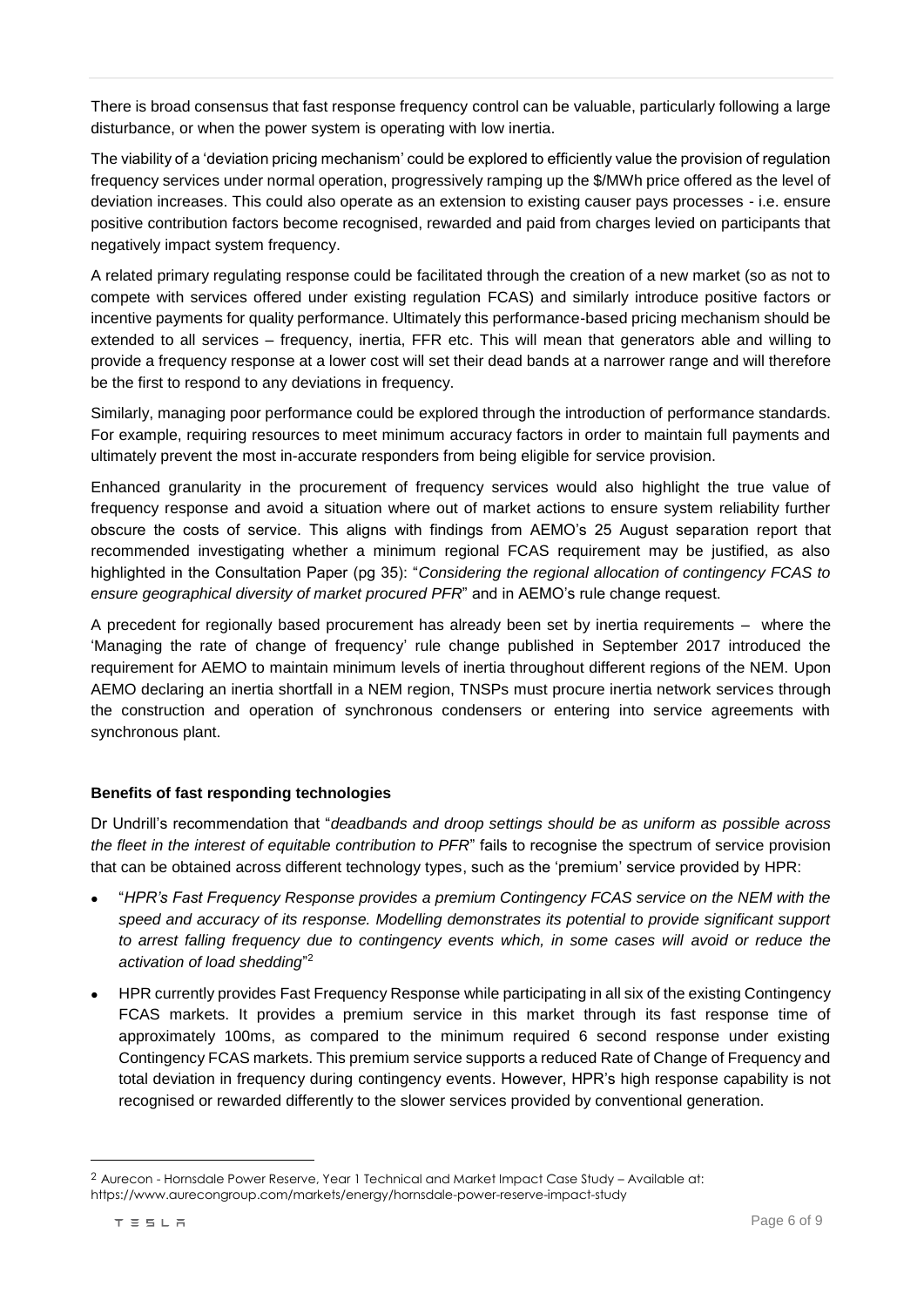- Similar to its 'premium' contingency response, HPR has consistently demonstrated its ability to provide both rapid and precise regulation FCAS, particularly when compared to the service typically provided by a conventional synchronous generation unit. Whilst this response has been demonstrated by HPR throughout its almost 2 years of operation, regulation FCAS arrangements in the NEM do not recognise differences in the 'quality' of service delivery. Further consideration could be given to recommendations made in AEMC's FCFR, which concludes: "*the best approach to the procurement of frequency services in the longer-term will need to be performance-based, dynamic and transparent*".
- With future increases in asynchronous generation and declining real inertia, there is increasing potential for batteries to provide a 'Simulated' Inertia service. As the inverter's inertial response is purely created by the inverter controls, not the physics of a rotating mass, the response is tunable and can be modified based on the grid's needs (unlike traditional generators that have a fixed inertial constant based on their physical characteristics).

As a principle, the PFR rule change should look to encourage a mix of technologies – including fastresponding, inverter based technologies. The market will benefit from a mix of both fast and slow responding technologies. Designing for a uniform response may reduce the quality of service, and also fails to consider our future market, where thermal plant will be replaced with renewable energy generation integrated with flexible, fast response assets such as battery energy storage. It is not clear that a mandatory requirement based on the NEM's existing fleet will lead to an efficient outcome for the NEM's future generation mix – and may in fact introduce unnecessary risk if investment in battery energy storage is dis-incentivised.

The AEMC references AEMO's report which highlights how each generation type responded to frequency deviations on 25 August, with large-scale battery storage identified as the asset type that responded well to events. As such, a more efficient outcome would be designing frequency markets to encourage more batteries, rather than just focusing on improving the settings of an aging asset base. This aligns with the beneficial outcomes seen in markets where a pay for performance approach can simultaneously reduce ancillary service costs whilst providing a much greater quality and flexibility of service (e.g. PJM's previous 'mileage payments' model; or the UK's 'Enhanced Response' supporting storage).

#### **Alignment with parallel and complementary market reforms**

Alignment with AEMO's Integrated System Plan (ISP) will be critical. As per the 2018 ISP (fast scenario), AEMO highlights the importance of integrating ~40GW of renewable energy, ~10GW of energy storage and significant transmission network upgrades, all by 2030.

As recognised by both AEMC and AEMO in several recent consultations – integrating fast response technology will be critical to underpin this future (highly renewable) grid. We need to be assessing the pathway to our future grid in parallel and collectively encourage technologies that support system security, reliability and dispatchability, rather than targeting market risks in a piece-meal approach, which will only perpetuate market inefficiencies in the long-term.

In a post-RET policy landscape, it is becoming less clear what investment signals will be utilised to drive sufficient levels of investment. This is particularly crucial as additional uncertainties and complexities are being considered (e.g. COGATI's dynamic pricing and transmission hedge proposal for generators to fund new transmission; or ongoing MLF risks and changes).

The 2019 preliminary findings recently shared by AEMO highlight the most significant challenge in reaching the forecast generation requirements (relative to the real-world project pipeline) will be for storage assets:<sup>3</sup>

 $\overline{a}$ 

<sup>3</sup> AEMO Integrated System Plan – Preliminary modelling outcomes workshop – 10 October 2019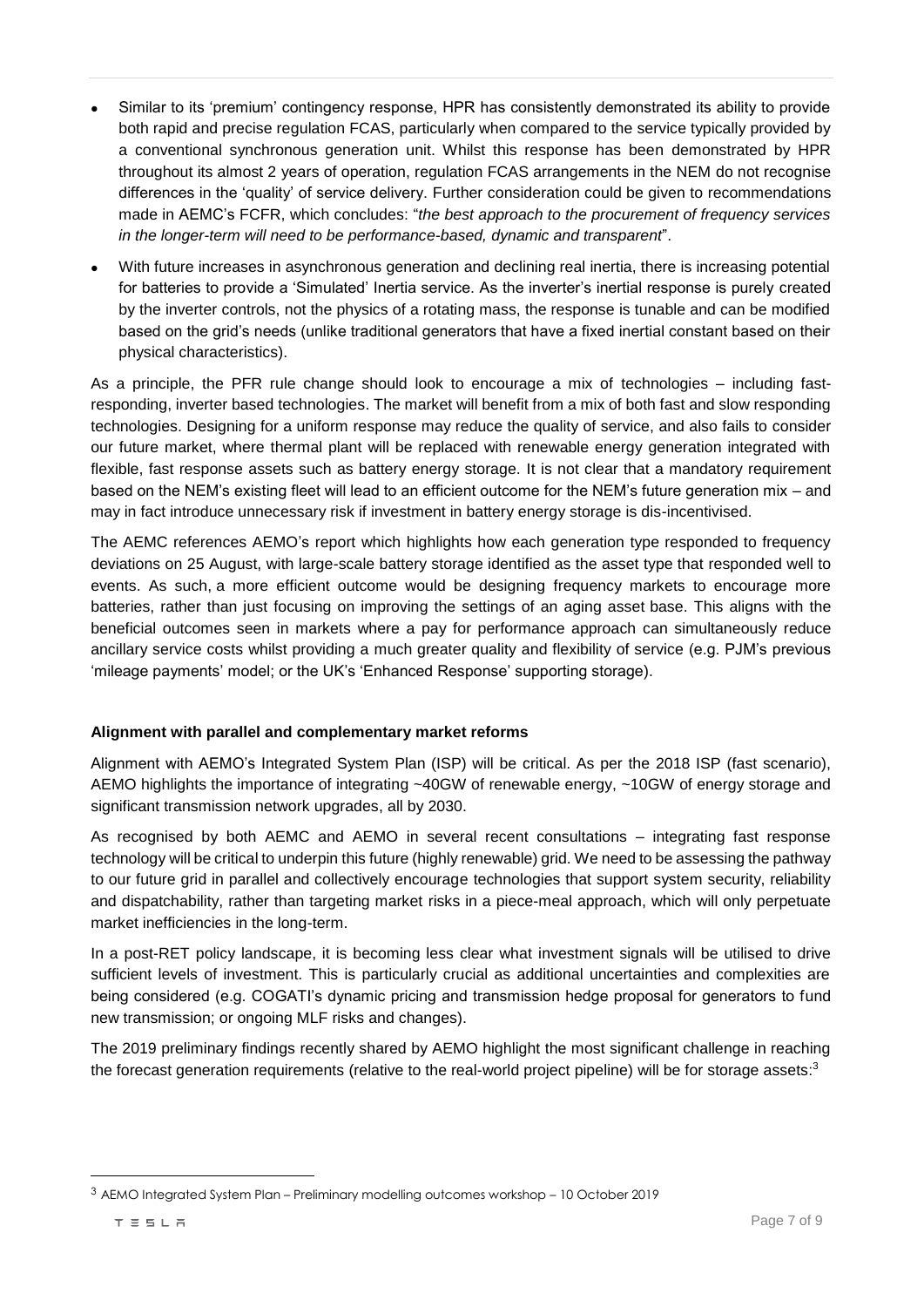

Source: AEMO, 2019

If mandated PFR requirements negatively impact market signals for new storage projects, this gap will only increase – and committed projects may also seek to unwind, putting even near term capacity requirements at risk.

The UK and NZ markets have specifically recognised this in their consideration of PFR mechanisms, providing additional investor certainty that policy settings being applied today, recognise the changing dynamic of the market going forward.

#### What are the NEM's long-term investment signals?

It remains an open question to market bodies - what investment signals are expected to drive the uptake of new fast-responding, flexible energy assets, and replacement capacity for the closing synchronous fleet? If it is the promise of new markets in the longer-term, greater definition and clarity on what these markets may look like is needed now to adequately incentivise project developers over the next 5 years. In the absence of any federal energy policy, appropriate market signals become even more critical.

A key consideration will be the interaction across all existing and proposed market types, noting that new technologies are increasingly reliant on multiple sources of revenue ('value stacking') to meet required rates of return and drive new investment, so any new mandated requirements that remove the value potential of these markets must be taken in this context. A requirement that all generators have frequency response capability would hide the true value of the frequency response service and make it impossible for those resources that can most economically provide the service to be fairly compensated.

# What are the expected impacts on existing FCAS markets?

AEMC has already acknowledged that "*Generators may also experience a potential decrease in generator revenue from contingency FCAS markets due to increased supply pushing down FCAS prices*" even if procurement volumes remain unchanged.

It would be good for the AEMC to provide more clarity in Draft Determination on what the impacts for regulation FCAS markets are likely to be. This could be particularly acute in the short term, ahead of a general expectation of the longer-term trend for regulation FCAS requirements to increase as the proportion of renewable generation increases in the NEM.